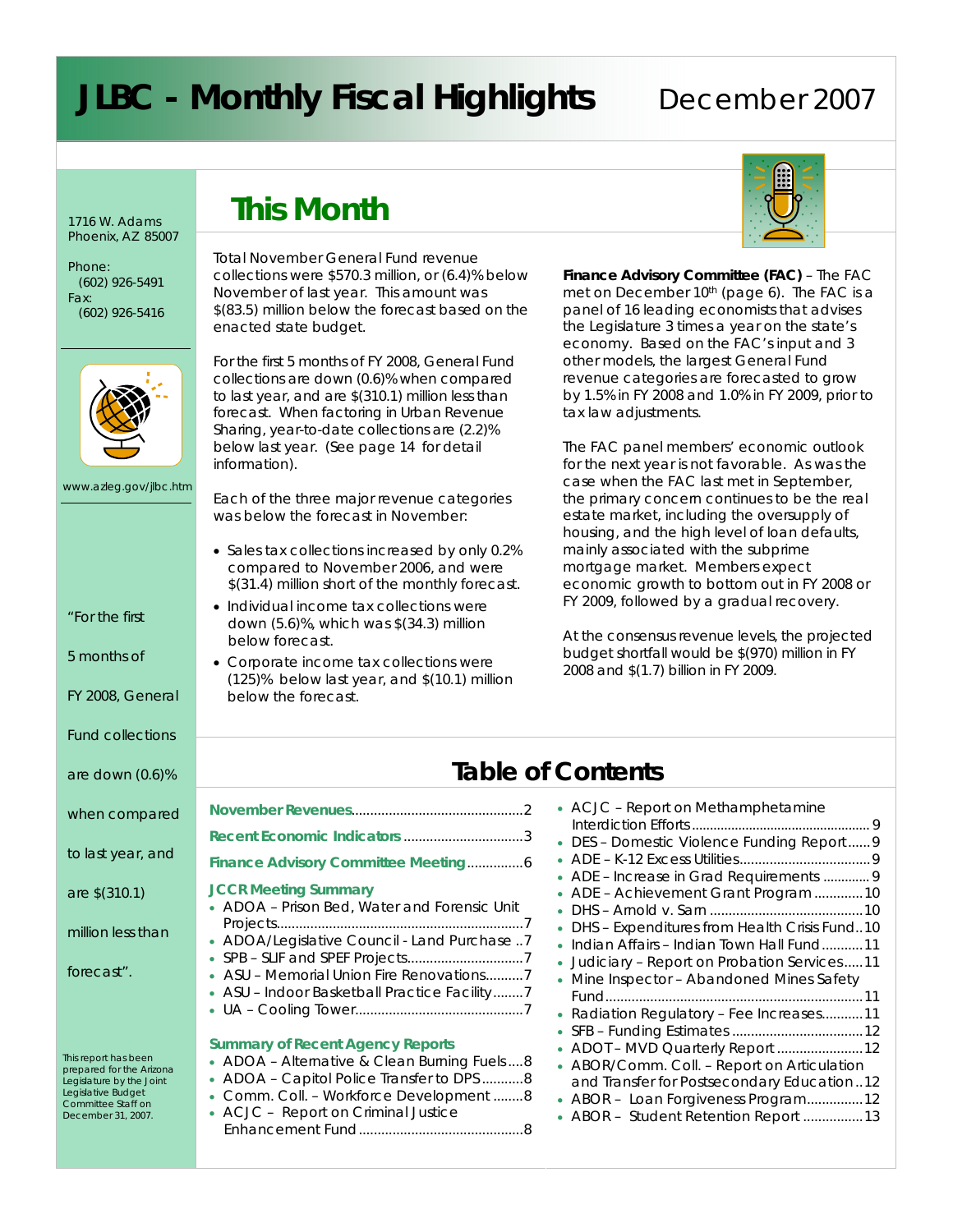### **This Month** (continued)



**JLBC/JCCR Meetings** - The Monthly Fiscal Highlights include a summary of the December JCCR meeting *(page 7)*. There was no JLBC meeting in December. The JCCR reviewed items including State Lake Improvement Fund (SLIF) grants and projects and a request for \$1 million State Parks Enhancement Fund (SPEF) monies. The JCCR favorably reviewed the SLIF proposal for \$7.1 million and approved the SPEF request for 2 State Parks capital projects.

The JCCR also gave a favorable review to the Arizona Department of Administration (ADOA) to issue \$239 million worth of Certificates of Participation for 4,000 prison beds, prison water and wastewater projects, and a new forensic unit at the Arizona State Hospital. These projects were authorized by the Legislature in the last session.

**Recent Reports** – The Highlights also include a summary of recent statutory reports submitted to the JLBC (*pages 8-13*). Among the submitted items:

- The Department of Education reported that it estimates a net FY 2008 General Fund surplus of \$61.1 million. Most of that amount, \$48.6 million, is for lower-than-budgeted FY 2007 enrollment growth (which affects FY 2008 formula funding).
- AHCCCS reported in its semi-annual report that total statewide Healthcare Group enrollment has declined by 930 people to 25,984 people as of October 13, 2007. AHCCCS also reported it made other changes to the program including increased premiums, copayments, and deductibles.
- The Department of Health Services (DHS) submitted a quarterly report to the Committee on the department's progress toward settling the *Arnold v. Sarn* lawsuit. DHS believes they have met 20 of 23 of their obligations to the court due by June 2007. The report does not indicate their planned timetable for the other 3 requirements.

#### *"In the first 5*

*months of* 

*FY 2008, sales tax* 

*revenues are flat* 

*compared to last* 

*"Year to date,* 

*collections are* 

*(1.2)% below last* 

*income tax* 

*year*."

*year."* 

### **November Revenues**

**Sales Tax** collections were \$366.1 million in November. This amount was 0.2% above last year, and \$(31.4) million below forecast. In the first 5 months of FY 2008, sales tax revenues are flat compared to last year. *Table 1* displays the November and year-todate growth rates for the major sales tax categories.

| Table 1<br><b>Sales Tax Growth Rates</b> |        |           |  |  |  |  |
|------------------------------------------|--------|-----------|--|--|--|--|
| November Year-to-Date                    |        |           |  |  |  |  |
| Retail                                   | 1.0%   | $(1.2)\%$ |  |  |  |  |
| Contracting                              | (4.9)% | (5.1)%    |  |  |  |  |
| <b>Utilities</b>                         | 11.0%  | 6.9%      |  |  |  |  |
| Use                                      | 9.3%   | 8.4%      |  |  |  |  |
| Restaurant & Bar                         | (8.9)% | 1.6%      |  |  |  |  |

Retail and contracting collections together account for two-thirds of all sales tax revenues. While the retail category was up slightly in November, year-to-date it remains (1.2)% below last year. Contracting continues to be negative, and is (5.1)% below the first 5 months of last fiscal year.

**Individual Income Tax** collections were \$235.5

million, or (5.6)% below last year. Year-todate, income tax collections are (1.2)% below last year. November collections were \$(34.3) million less than forecast. *Table 2* displays individual category growth rates.

| Table 2                            |            |                       |  |  |  |  |
|------------------------------------|------------|-----------------------|--|--|--|--|
| Individual Income Tax Growth Rates |            |                       |  |  |  |  |
|                                    |            | November Year-to-Date |  |  |  |  |
| Withholding                        | 3.1%       | 5.7%                  |  |  |  |  |
| Estimated +                        | $(43.9)\%$ | (5.3)%                |  |  |  |  |
| <b>Final Payments</b>              |            |                       |  |  |  |  |
| Refunds                            | 19.5%      | 61.0%                 |  |  |  |  |

November withholding was 3.1% above last year. After some volatility in the first 2 months of the fiscal year, year-to-date withholding collections have leveled off at slightly below 6% growth.

Estimated and final payments decreased to approximately half of last years' amount. Payments for the month were under \$18 million, which is a decrease of (43.9)%. Yearto-date, payments are (5.3)% below the first 5 months of last fiscal year. While payments are running below last year's level, it is difficult to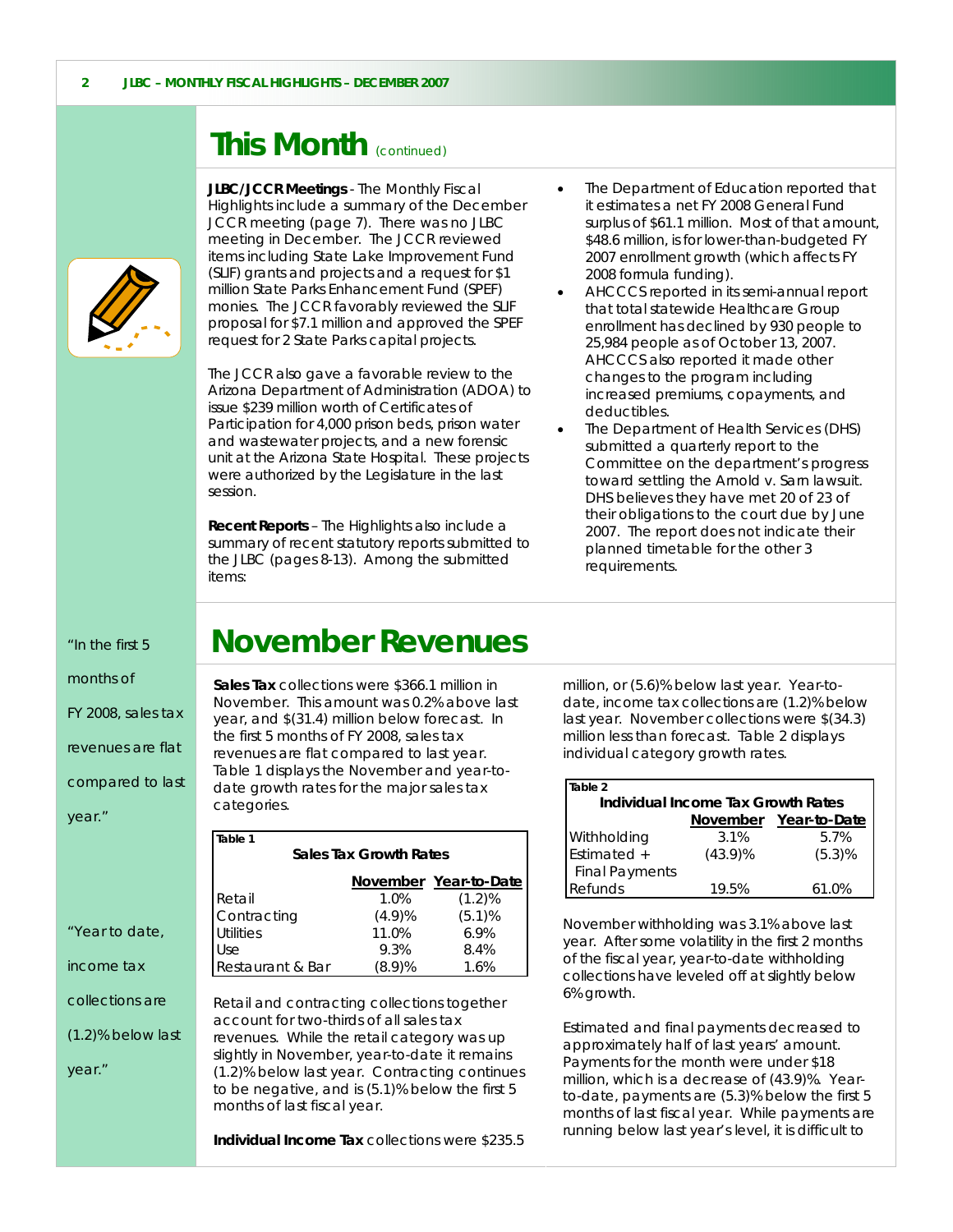### **November Revenues (continued)**

determine if this is a trend, as approximately 80% of payments are made during the January – April tax season.

Refunds of almost \$(50) million were up 19.5% over refunds made in November 2006. After 5 months, refunds are 61.0% over the first 5 months of last fiscal year. This level of refunds may be partially a timing issue, as December refunds are significantly below last year.

**Corporate Income Tax** collections were 125% below November of last year, and \$(10.1) million below the forecast for the month. November is not a large collection month for corporate, however the decrease brings the category to \$(38.0) million below forecast for the first 5 months of the fiscal year.

| Table 3      |                                        | <b>General Fund Revenues</b>                         |                     |
|--------------|----------------------------------------|------------------------------------------------------|---------------------|
|              |                                        | Compared to Enacted Forecast and FY 2007 Collections |                     |
|              |                                        | (\$ in Millions)                                     |                     |
|              | <b>FY 2008</b>                         | Difference From                                      | <b>Difference</b>   |
|              | <b>Collections</b>                     | Forecast <sup>1/</sup>                               | <b>From FY 2007</b> |
| November     | 570.3<br>\$                            | \$ (83.5)                                            | \$ (38.9)           |
| Year-to-Date | \$3.554.9                              | \$ (310.1)                                           | (80.6)              |
|              |                                        |                                                      |                     |
|              | 1/ Enacted FY 2008 budget (June 2007). |                                                      |                     |

### **Recent Economic Indicators**

#### **NATIONAL**

According to the Bureau of Economic Analysis' final 2007 3rd quarter estimate of **U.S. Real Gross Domestic Product (GDP),** the economy expanded at an annualized rate of 4.9%. Significant increases in personal consumption (consumer spending) and exports outweighed negative contributions from residential investment and imports.

**U.S. semiconductor billings** increased 1.6% in October (3-month moving average) to \$3.87 billion. Year over year chip sales were down (3.0)%. While the number of units sold in key sectors of the semiconductor industry has increased rapidly in the past year, sales growth remains modest. The Semiconductor Industry Association (SIA) attributes this to rapid price declines in these sectors due to the introduction of new semiconductor technologies that have driven down production costs.

The **U.S. Consumer Price Index (CPI)** (3-month moving average) increased by 0.4% in November. The year over year increase was 3.5%. All sub-indices of the CPI increased

slightly in November, with the exception of the transportation and energy indices, which increased by 2.9% and 5.7%, respectively. Excluding the impact of food and energy prices, the core CPI increased 0.3% in November and was 2.3% higher than a year ago.

#### **ARIZONA**

November total statewide **non-farm employment** increased, year over year, by 0.5%. By comparison, the November yearover-year average growth rate in the prior 10 years was 3.3%. Arizona's **unemployment rate** increased from 3.5% in October to 4.1% in November. The unemployment rate is at the same level as 1 year ago and below the national unemployment rate of 4.7%.

**Construction employment** decreased by (8.2)% compared to November 2006 as the slowdown in the residential market continued. The average year-over-year growth rate for November in the past 10 years was 6.4%.

Economic uncertainty, turmoil in the



*"November total statewide nonfarm employment increased, year over year, by 0.5%. By comparison, the November yearover-year average growth rate in the prior 10 years was 3.3%."*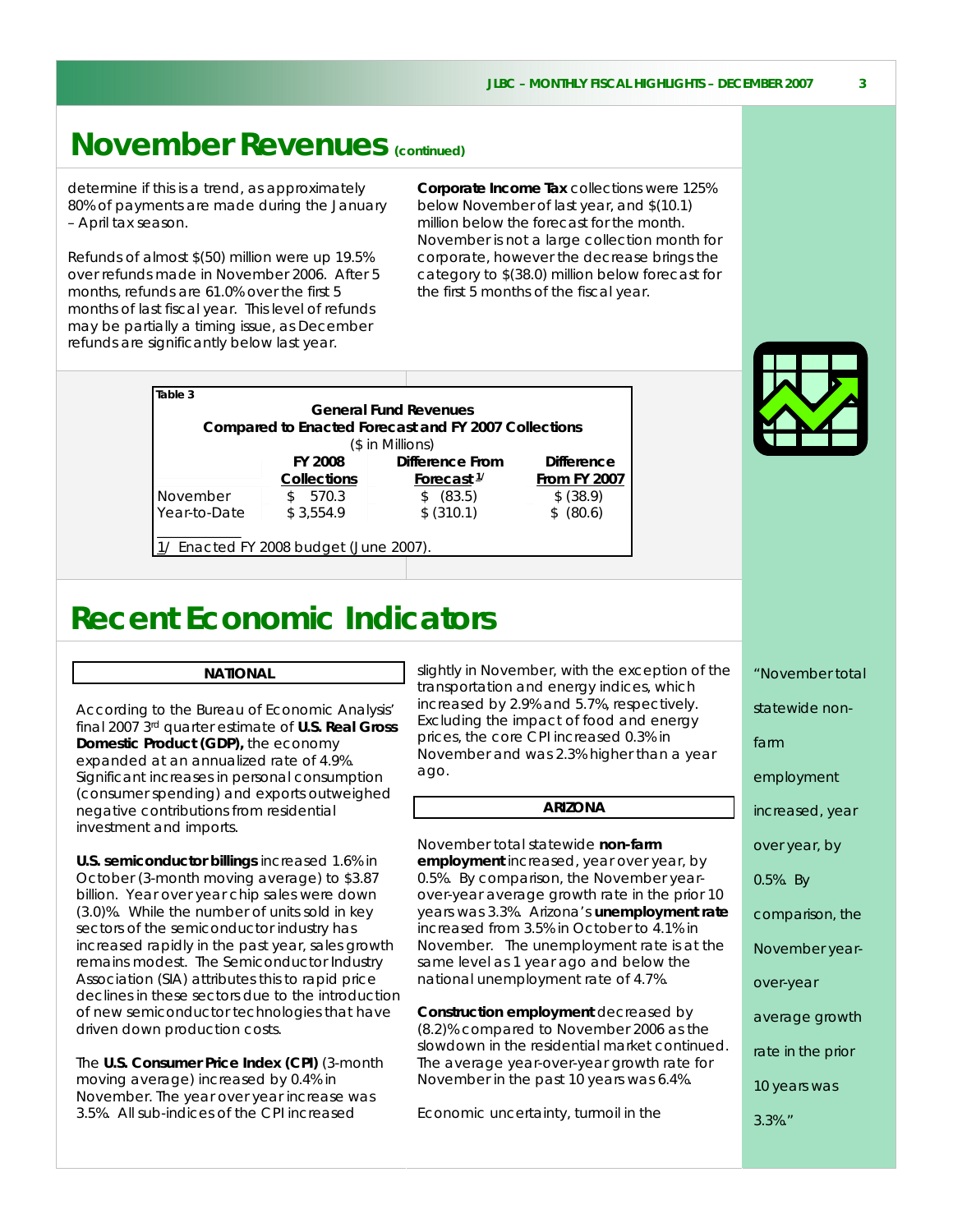### **Recent Economic Indicators (continued)**



 mortgage markets, and a traditionally slow period continue to drive the Greater Phoenix real estate market lower. Based on data released by the Real Estate Center at Arizona State University, the number of existing **singlefamily homes sold** plummeted (9.1)% from October levels and (34.9)% from November 2006 levels, to 3,280 homes. Following suit, the **single-family median resale home price** continued to decline in November, reaching \$240,000, or (7.3)% below the sales price last November. Despite resale home price decreases in the single-family segment, the **townhouse-condominium median price** increased 4.8% on a year-over-year basis to \$180,200.

Statewide, the number of **single-family residential building permits** (3-month moving average) fell by (35.3)% on a year-over year basis, to 2,286 - reaching levels not seen since 1993. The comparable number of **multi-family building permits** authorized slightly increased to 789 in November, resulting in a year-overyear increase of 48.6%. Permitting activity in the multi-family segment continues to have significant volatility.

The **Arizona Business Conditions Index** (BCI) signified some improvement in the economy, as it increased by 11.6% to 53.8 in November after dipping below 50 in October. A reading of over 50 corresponds to local economic growth, while a reading below 50 suggests a slowdown in the overall level of economic activity in the near term. This index has displayed significant volatility recently. The recovery of the index in the month of November was primarily attributable to an increase in new orders, production, and prices.

The BEA reported that **Arizona personal income** reached an annualized total of \$210.9 billion in the 3rd quarter of 2007. Compared to last year, personal income is up 5.9%.

In December, the **AHCCCS caseload** totaled 1,079,917 members. This represents a decrease of (1,638), or (0.2)% below November 2007 caseload levels. Year-over-year, December caseload increased by 5.2%, or 53,367 members.

**The number of TANF** recipients increased to 84,524 in October, which is 1.0% above September and (2.4)% below the level

reported in October 2006. This amount is just slightly under the state budget projection of 84,700 recipients in FY 2008.

The **Department of Corrections' inmate population** increased by an average of 45 inmates per month from September through November. The total population grew by 2,015 inmates from a year ago. The budget for FY 2008 anticipates inmate population growth of 1,920, or a net increase of 160 inmates per month.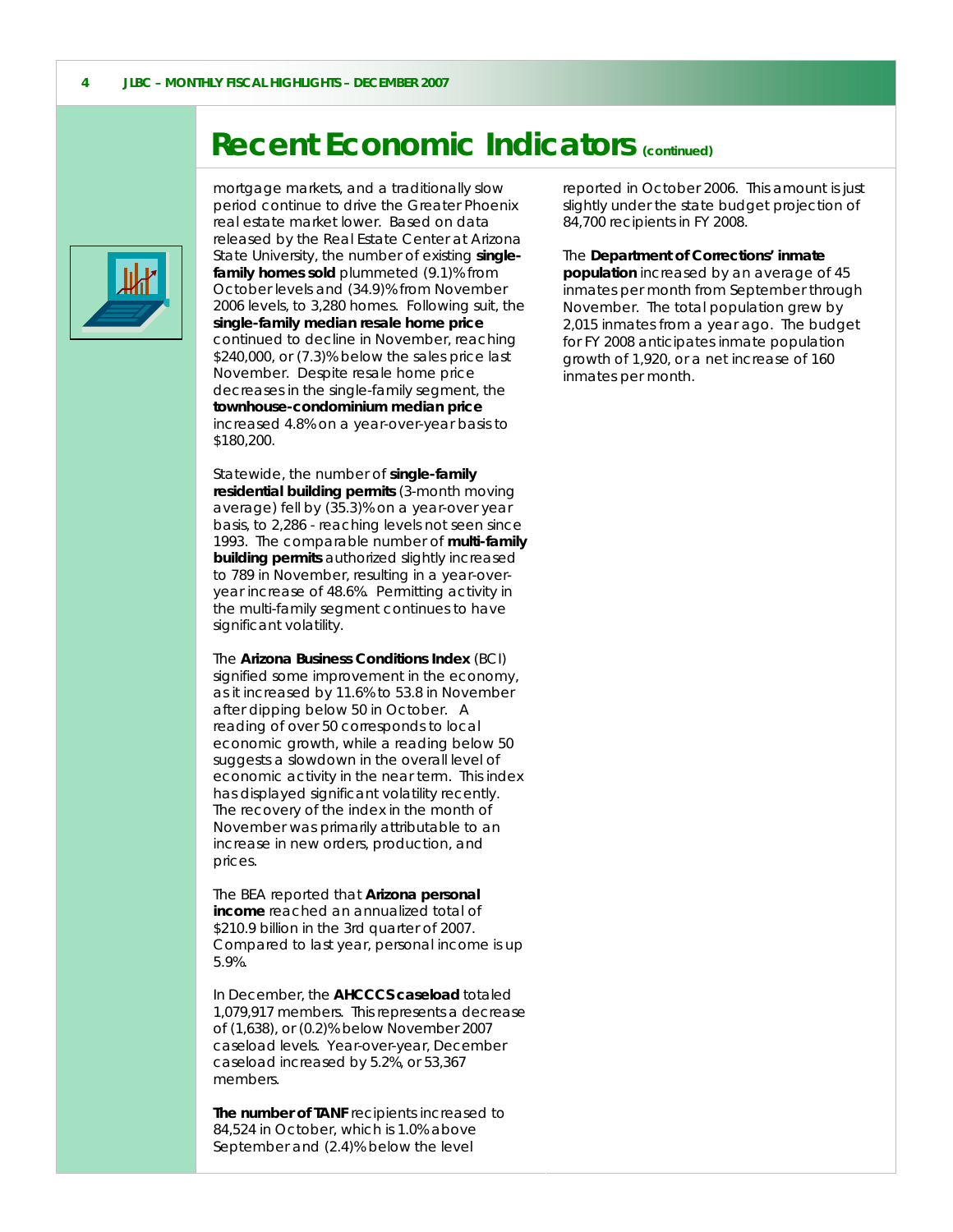## **Recent Economic Indicators** (Continued)

|--|--|--|--|--|

#### **RECENT ECONOMIC INDICATORS**

|                                                         |                    |                      | Change From  | Change From   |
|---------------------------------------------------------|--------------------|----------------------|--------------|---------------|
| Indicator                                               | <b>Time Period</b> | <b>Current Value</b> | Prior Period | Prior Year    |
| Arizona                                                 |                    |                      |              |               |
| - Unemployment Rate                                     | November           | 4.1%                 | 17.1%        | 0.0%          |
| - Non-Farm Employment - Total                           | November           | 2.75 million         | 0.5%         | 1.5%          |
| Manufacturing                                           | November           | 186,000              | (0.1)%       | (0.1)%        |
| Construction                                            | November           | 232,700              | (1.3)%       | (8.2)%        |
| - Contracting Tax Receipts (3-month average)            | Sep-Nov            | \$76.5 million       | (0.7)%       | (7.8)%        |
| - Retail Sales Tax Receipts (3-month average)           | Sep-Nov            | \$156.2 million      | (0.0)%       | (1.7)%        |
| - Residential Building Permits (3-month moving average) |                    |                      |              |               |
| Single-unit                                             | Aug-Oct            | 2,286                | $(17.3)\%$   | $(35.3)\%$    |
| Multi-unit                                              | Aug-Oct            | 789                  | (0.3)%       | 48.6%         |
| - Greater Phoenix Existing Home Sales                   |                    |                      |              |               |
| Single-Family                                           | November           | 3.280                | (9.1)%       | $(34.9)\%$    |
| Townhouse/Condominium                                   | November           | 670                  | (5.6)%       | $(27.2)\%$    |
| - Greater Phoenix Median Home Sales Price               |                    |                      |              |               |
| Single-Family                                           | November           | \$240,000            | $(0.8)$ %    | $(7.3)\%$     |
| Townhouse/Condominium                                   | November           | \$180.200            | 6.0%         | 4.8%          |
| - Phoenix Sky Harbor Air Passengers                     | October            | 3.5 million          | 7.2%         | 4.0%          |
| - Arizona Average Natural Gas Price                     | September          | \$6.96               | $(2.1)\%$    | 2.8%          |
| (\$ per thousand cubic feet)                            |                    |                      |              |               |
| - Leading Indicators Index                              | September          | 120.4                | (0.9)%       | 0.8%          |
| - Business Conditions Index                             | November           | 53.8                 | 11.6%        | $(16.1)\%$    |
| (>50 signifies expansion)                               |                    |                      |              |               |
| - Consumer Confidence Index                             | 3rd Quarter 2007   | 101.9                | (4.1)%       | (0.8)%        |
| - Business Leaders Confidence Index                     | 4th Quarter 2007   | 42.5                 | $(15.8)\%$   | $(11.6)\%$    |
| - Arizona Personal Income                               | 3rd Quarter 2007   | \$210.9 billion      | 1.4%         | 5.9%          |
| - Arizona Population                                    | July 1, 2006       | 6.17 million         | 3.6%         | 3.6%          |
| - AHCCCS Recipients                                     | December           | 1,079,917            | (0.2)%       | 5.2%          |
| - TANF Recipients                                       | October            | 84.524               | 1.0%         | (2.4)%        |
| - DOC Inmate Growth (3-month average)                   | Sep-Nov            | 37,629               | 45 inmates   | 2,015 inmates |
| <b>United States</b>                                    |                    |                      |              |               |
| - Real Gross Domestic Product                           | 3rd Quarter 2007   | \$11.7 trillion      | 4.9%         | 2.7%          |
| (seasonally adjusted annual growth rate)                |                    |                      |              |               |
| - Consumer Confidence Index                             | December           | 88.6                 | 1.5%         | $(19.5)\%$    |
| - Leading Indicators Index                              | November           | 136.3                | (0.4)%       | (1.9)%        |
| - U.S. Semiconductor Billings (3-month moving average)  | Aug-Oct            | \$3.87 billion       | 1.6%         | $(3.0)\%$     |
| - Consumer Price Index (3-month moving average)         | Sep-Nov            | 209.2                | 0.4%         | 3.5%          |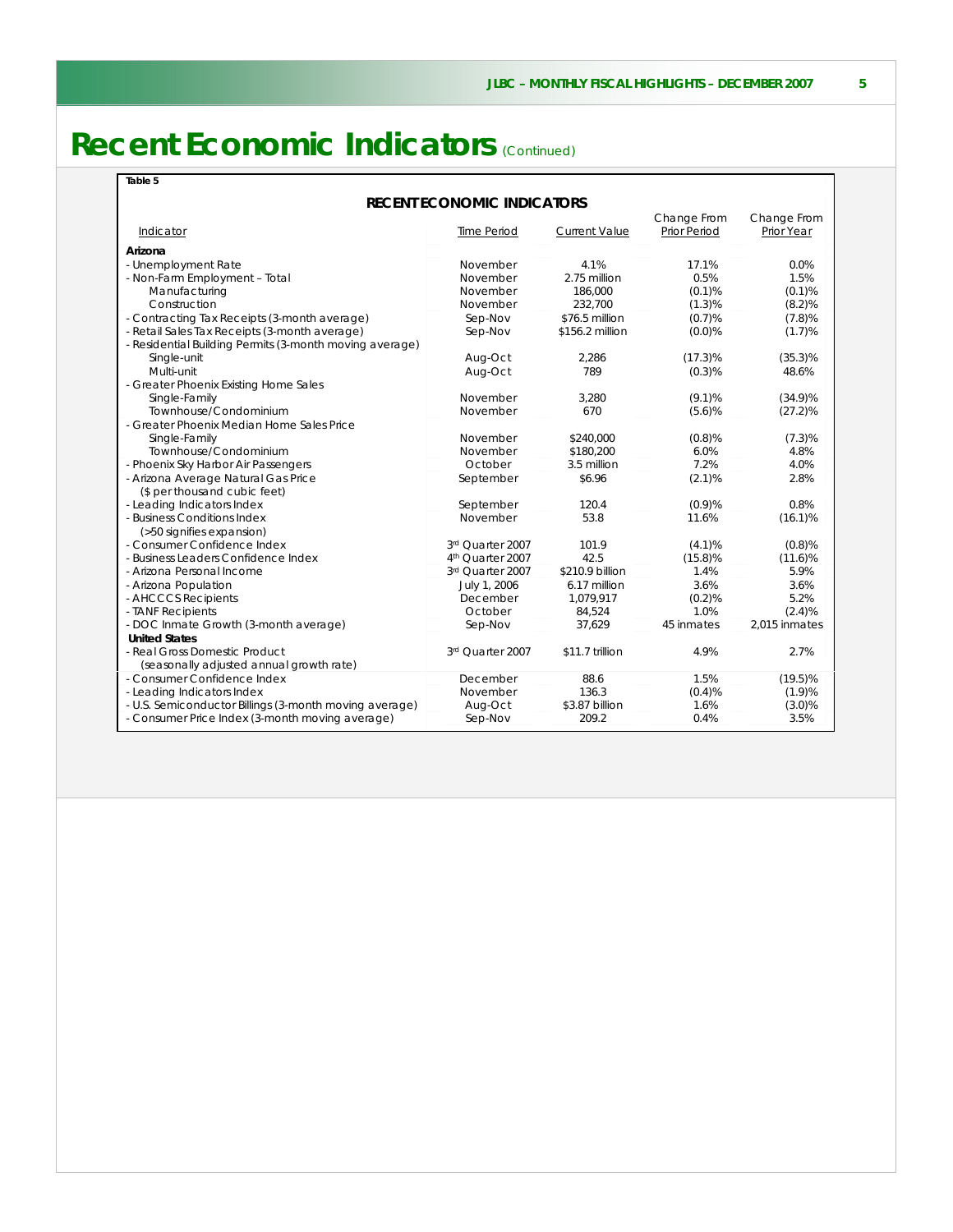### **FAC Meeting**

At it's December 10, 2007 meeting, the Finance Advisory Committee (FAC) heard presentations on General Fund Revenue collections, the U.S. economy, and implications of the slumping housing market and the resultant credit crunch. The FAC is a 16-member panel comprised of leading economists in the state. The panel meets 3 times a year and advises the Legislature on the state economy.

JLBC staff provided members with the latest 4 sector consensus estimates for "Big 3" revenue collections. The 4-sector consensus estimate is a composite of equally weighted estimates from:

- The University of Arizona Economic and Business Research (EBR) General Fund baseline model;
- The EBR conservative forecast model:
- The FAC panel; and
- JLBC Staff.

Based on the 4-sector consensus, revenues are projected to grow 1.5% in FY 2008, prior to any tax law changes. This is down from the September FAC meeting, at which time the 4 sector consensus projected a FY 2008 growth rate of 3.5%.

The enacted FY 2008 budget was based on the Executive projected growth rate of 6.0% (prior to tax law changes). Since FY 2007 revenues were less than expected, FY 2008 would instead have to grow by 8.4% to generate the same level of revenues included in the enacted budget.

In FY 2009, the 4-sector consensus predicts growth will be 1.0%. The FAC panel projects a higher rate of growth in FY 2009 compared to FY 2008, while the University of Arizona models were both predicting lower growth rates in FY 2009.

Panel members also heard formal presentations from Elliott Pollack and Jay Butler in addition to comments from other panel members.

Committee members had an unfavorable outlook with regard to economic and revenue growth going forward. Members cited the downturn in the real estate market, and the resulting excess supply of housing currently on the market, as the primary reason for concern. In addition, Committee members stated that high levels of loan defaults and delinquencies, mainly associated with the subprime mortgage market, have resulted in higher lending standards, which may exacerbate the housing slump by limiting the pool of potential borrowers.

The Committee expects economic growth to bottom out sometime in FY 2008 or FY 2009, but was divided on the exact timing of when this would occur. With regard to the duration of the slowdown, most members believe it will last several years, and be followed by a gradual recovery.

*"Committee members had an unfavorable outlook with regard to economic and revenue growth going forward. Members cited the downturn in the real estate market, and the resulting excess supply of housing currently on the market, as the primary reason for concern."*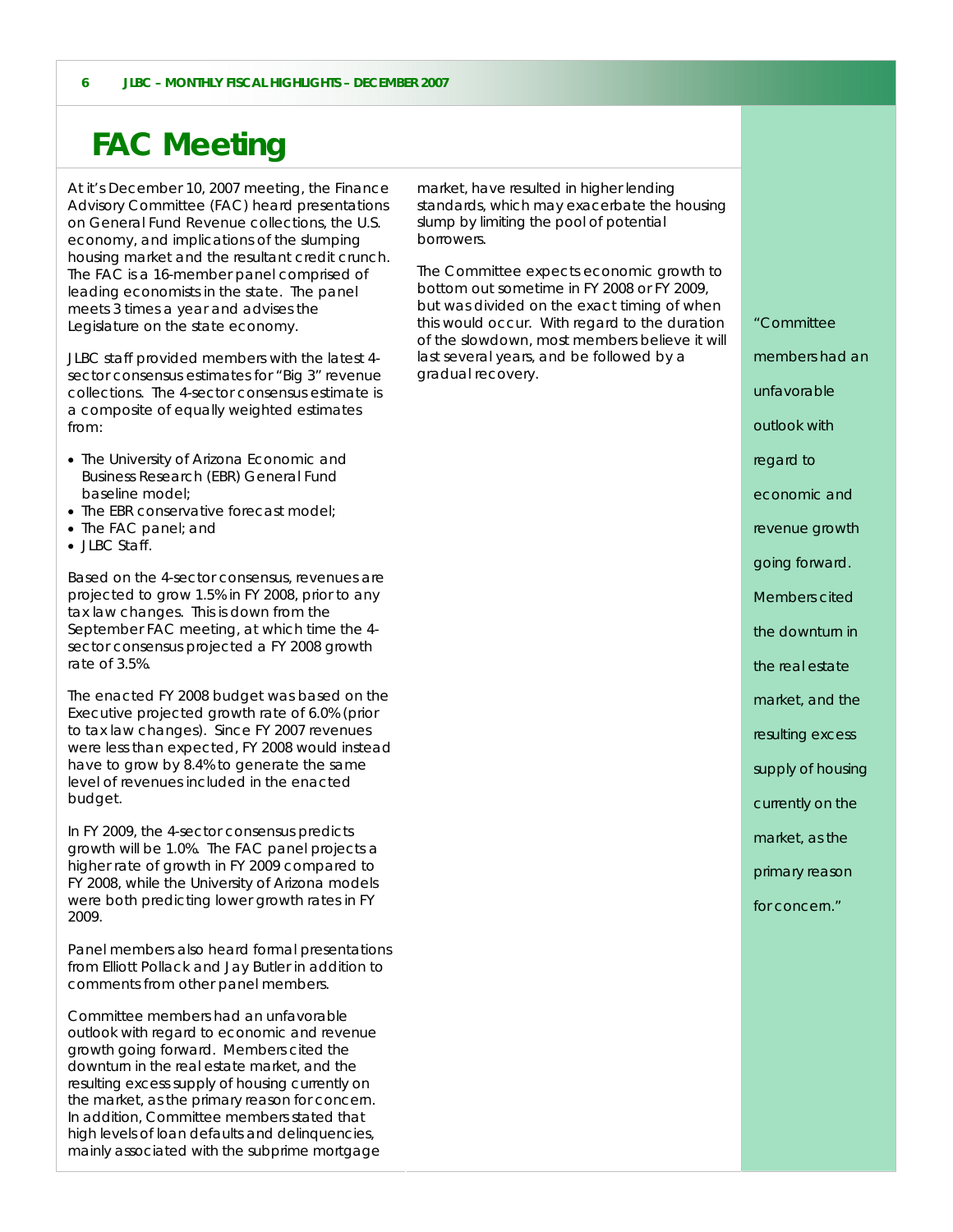### **JCCR Meeting**

At its December 18, 2007 meeting, the Joint Committee on Capital Review considered the following issues:

**Arizona Department of Administration** – Prison Bed, Prison Water, and Arizona State Forensic Unit Projects - The Committee gave a favorable review and approval for the Arizona Department of Administration (ADOA) to issue \$239 million worth of Certificates of Participation for the 3 projects authorized by Laws 2007, Chapters 257 and 261. These 3 projects are: 4,000 prison beds, prison water and wastewater projects, and a new forensic unit at the Arizona State Hospital. This includes the provision that ADOA report back to the Committee prior to the beginning of construction on the estimated scope and cost of the projects.

#### **Arizona Department of**

**Administration/Legislative Council** – Land Purchase – The Committee gave a favorable review and approval for the ADOA to purchase 9,900 square feet of land adjacent to the new Polly Rosenbaum State Archives and History Building for \$130,000. The amount is less than the property's appraisal and will not require a new appropriation of monies. Laws 2007, Chapter 44 authorized ADOA to purchase this land with a prior appropriation (Laws 2004, Chapter 194).

**Arizona State Parks Board** – SLIF and SPEF Projects - The Committee gave a favorable review to the proposal for 25 State Lake Improvement Fund (SLIF) grants and projects totaling \$7,104,400 with the condition that the favorable review does not constitute an endorsement of General Fund support of these projects in the future. The Committee also approved the Parks Board request for \$1 million in State Parks Enhancement Fund (SPEF) monies for 2 State Parks capital projects, as the project expenditures comply with statute.

**Arizona State University** – Memorial Union Fire Renovations – The Committee gave a favorable review with the 3 standard university bonding provisions to the \$40 million Memorial Union Fire Renovations bond project. This project will repair, renovate, and upgrade the 255,000 square foot Memorial Union, which underwent extensive fire damage on November 1, 2007. Arizona State University (ASU) will finance this project with a total new revenue bond issuance of \$13 million, which will be repaid with tuition collections and local funds, and \$27 million from insurance reimbursements.

**Arizona State University** – Indoor Basketball Practice Facility – The Committee gave a favorable review with the 3 standard university bonding provisions to the \$22 million indoor basketball practice facility (Weatherup Center). The approximately 50,000 gross square foot Weatherup Center facility will include basketball courts, offices, meeting spaces, and locker room facilities. For a fee of \$2.5 million ASU has acquired an existing facility, the Athletes' Performance Institute, in support of the Weatherup Center. ASU will finance this project with a total new revenue bond issuance of \$19.8 million, which will be repaid with cash gifts and \$2.2 million from up-front cash gifts. The Weatherup Center Construction will begin in April 2008 and conclude in March 2009.

**University of Arizona** – Cooling Tower – The Committee gave a favorable review with the 3 standard university bonding provisions to \$4.1 million to replace an aging cooling tower on the main campus. Because the replacement tower is more energy efficient and would not require ongoing maintenance, the University of Arizona (UA) estimates that it will result in savings equal to \$578,700 annually. In total, the tower will cost \$7.1 million to replace. UA will finance the remaining \$3 million with operating funds.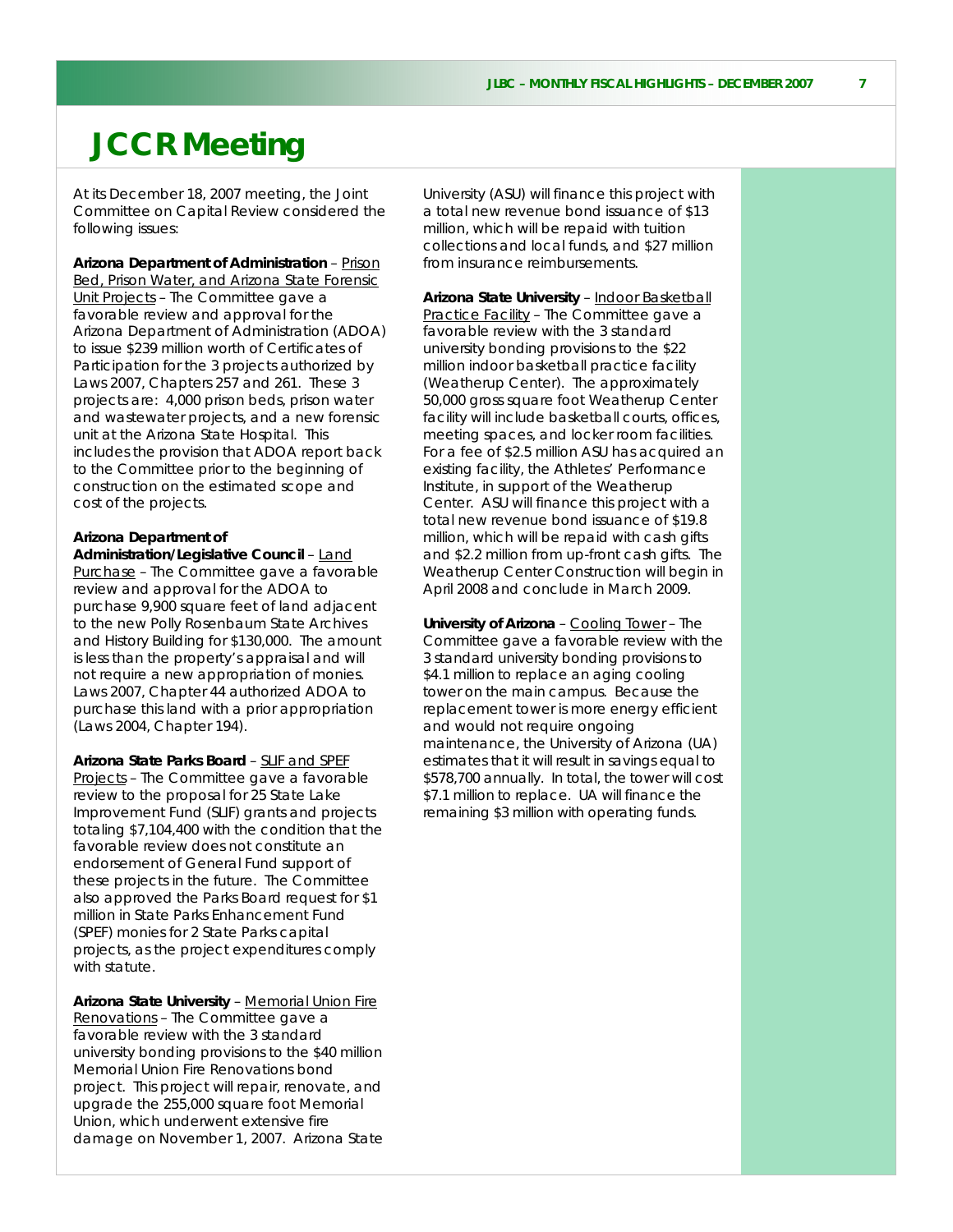# **Summary of Recent Agency Reports**<br>Arizona Department of Administration (ADOA) and the Department of

– Report on the Use of Alternative Fuels and Clean Burning Fuels in the State Motor Vehicle Fleet. – Pursuant to A.R.S. § 41-803R, the Arizona Department of Administration reported on the FY 2007 year-end inventory of state-owned alternative fuel vehicles. Of the 12,390 state vehicles, 5,400 or 43.6% are subject to the alternative fuel vehicle requirements found in A.R.S. § 41-803. The vehicles exempt from these requirements fulfill 1 or more of the following criteria: weigh over 8,500 pounds; are law enforcement vehicles, motorcycles, ambulances, fire suppression apparatus; or are allterrain (4x4) vehicles.

Of the 5,400 state vehicles subject to the alternative fuel vehicle requirements, 3,223 or 59.7% are alternative fuel vehicles. This is an increase of 2.5% from the prior year and exceeds the 40% target established by statute.

A.R.S. § 41-803K, which applies to state fleets operating primarily in counties with populations exceeding 1.2 million, requires 90% of the vehicles to be capable of using alternative fuels and clean burning fuels. The state reports that of its 2,821 vehicles operating primarily within Maricopa County, 2,210 or 78.3% are alternative fuel vehicles. This is an increase of 3.4% from the prior year but falls below the statutory requirement of 90%.

Notwithstanding the quantity of vehicles capable of using alternative fuel, a relatively small percent of users actually utilize a vehicle's alternative fuel capabilities. Of the \$9,054,781 spent on fuel in the 6 largest state agency fleets during FY 2007, only \$396,857 or 4.4% was for alternative fuels.

**Arizona Department of Administration/ Department of Public Safety** – Report on Capitol Police Transfer to DPS – Pursuant to Laws 2007, Chapter 261, the Department of Administration

(ADOA) and the Department of Public Safety (DPS) are required to jointly report to the JLBC on the feasibility of transferring Capitol Police personnel to the Department of Public Safety.

The report provides 2 possible options for this transfer. The first option includes transferring Capitol Police to DPS with a minimal impact to current operations and procedures. This change would involve only DPS administration with no changes to current Capitol Police mission, policy, uniforms, vehicles or facilities. According to the report, legal challenges could occur if discrepancies exist between salary and benefits provided to DPS and the Capitol Police, if DPS serves an administrative function only. The estimated cost associated with this option is \$331,900 in starting costs and \$351,900 annually for recruiting efforts and changing from ADOA to PSPRS retirement plans.

The second option includes transferring Capitol Police to DPS with full integration including classification of these personnel as sworn officers. Under this option, all Capitol Police fleet, policies, uniforms, salaries and training would conform to current DPS protocol. The estimated cost associated with this option is \$3.9 million in starting costs for police cars and maintenance (to conform to DPS 24-hour emergency response availability), radios, police communication services, uniforms, vests, fuel, ammunition and other supplies or equipment, and changing to both DPS salary schedules and the PSPRS retirement plan. The ongoing cost is \$1.7 million for continued maintenance, replacement equipment, and salary and benefits packages. In either scenario, DPS administration only or full integration, an additional fiscal impact may occur with salaries and other requirements due to DPS renegotiation of current Capitol Police contracts with 6 other state agencies.



As a result of these challenges, different agency missions, and fiscal implications, ADOA and DPS recommend that the Capitol Police remain as a division under ADOA. However, 2 areas of possible improvement were identified if ADOA continues to oversee the Capitol Police: 1) providing a more competitive salary to Capitol Police to better recruit and retain its workforce, and 2) upgrading police equipment to more closely match DPS standards.

#### **Arizona Community Colleges** –

Report on Workforce Development Expenditures – The Arizona Community Colleges are reporting on their previous year's workforce development plan activities and expenditures. A.R.S. § 15-1472 requires each community college district to establish a workforce development account. Monies in the account are derived from Proposition 301 sales tax revenues and shall be used for workforce development and job training. Total revenues in FY 2007 were \$17,971,700 and total expenditures in the same year were \$15,690,600.

### **Arizona Criminal Justice Commission**

– Report on Criminal Justice Enhancement Fund – Pursuant to A.R.S. § 41-2401C, the Arizona Criminal Justice Commission (ACJC) is required to provide an annual report by December 1 on the receipt and expenditures of Criminal Justice Enhancement Fund (CJEF) monies distributed to law enforcement agencies. CJEF consists of a 47% assessment on certain fines, penalties, and forfeitures imposed and collected by the courts. CJEF monies are statutorily distributed to various agencies for criminal justice related activities. In FY 2007, CJEF revenues totaled \$46.1 million and the total funds available (including the beginning balance and adjustments)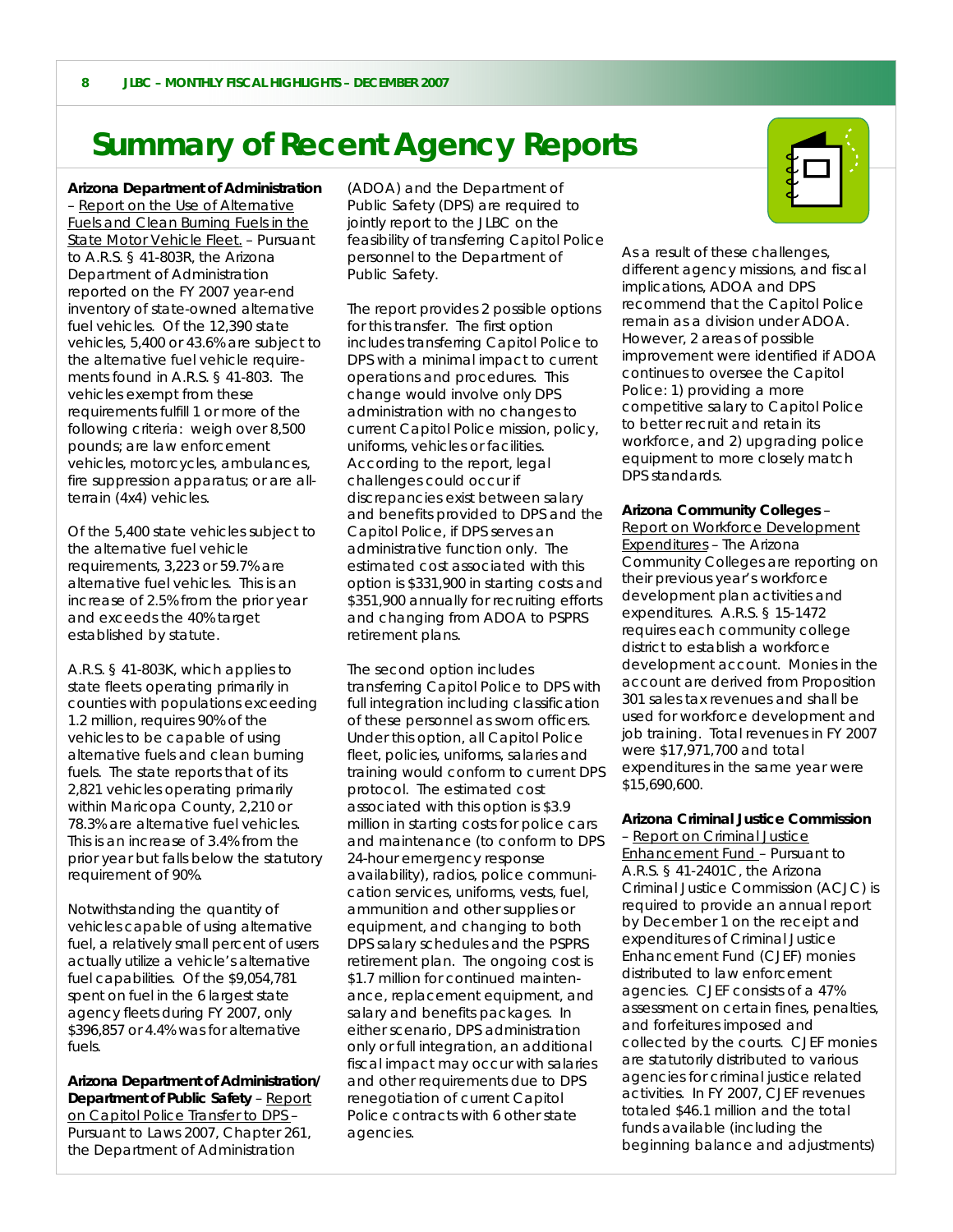for the fiscal year was \$65.0 million. Total CJEF expenditures were \$43.9 million in FY 2007, leaving an ending balance of \$21.1 million. In FY 2007, CJEF revenues grew by 8.7%, expenditures increased by 10.1%, and the overall ending balance increased by 12.6%.

#### **Arizona Criminal Justice Commission** –

Report on Statewide Methamphetamine Interdiction Efforts – Pursuant to Laws 2006, Chapter 337, the Arizona Criminal Justice Commission (ACJC) is required to report quarterly on the use of \$3 million appropriated in FY 2007 for increased methamphetamine interdiction efforts by the counties.

All monies have been allocated to counties based on the formula in Chapter 337, which appropriates \$50,000 to each county and distributes the remaining monies based on county population. ACJC reported that as of September 30, 2007, \$2.5 million has been spent by the counties. Of this amount, 9 counties have spent a total of \$2.0 million on the Arizona Meth Project, a prevention program, modeled after the Montana Meth Project, whose goal is to reduce first-time methamphetamine use among Arizona youth. Maricopa County has taken on the role of project coordinator and has

finalized intergovernmental agreements with other counties to use Chapter 337 funding for the project.

The remaining \$503,400 was spent on meth education programs, drug task forces, prosecution costs, and treatment programs. The remaining unspent funds total \$502,700 and are unencumbered as of the end of the first quarter of FY 2008.

### **Department of Economic Security** –

Report on Available State and Federal Domestic Violence Funding – Pursuant to a General Appropriation Act Footnote, the Department of Economic Security (DES) is submitting its annual report on available state and federal domestic violence funds and the fiscal agents receiving those monies. There is a total of \$23.2 million currently used by 6 state entities for domestic violence services, an increase of \$2.7 million (13%) from FY 2006. Table 1 summarizes the funding sources and the agencies that used domestic violence monies in FY 2006 and FY 2007. The primary recipient of increased monies was DES.

#### **Arizona Department of Education** –

Report on K-12 Excess Utilities – Pursuant to A.R.S. § 15-910.03, the Arizona Department of Education (ADE) recently submitted a report

on school district "excess utilities." That law requires all school districts to submit to ADE by July 18 each year a report on their actual utility expenditures since FY 2000 and on their budgeted utility expenditures for the current fiscal year. It also requires school districts that budget for excess utilities to include data on excess utilities expenditures in their reports. In addition, A.R.S. § 15-910.03 requires the department to submit a summary report on this information to the Joint Legislative Budget Committee by December 1 each year.

ADE recently submitted its FY 2007 report on this topic. It shows total statewide school district utility costs of \$254 million for FY 2007, of which \$73 million was funded through excess utilities. These data are incomplete, however, as 41 school districts did not submit reports to ADE for FY 2007. A total of 197 school districts submitted reports, including 96 that budgeted for excess utilities for FY 2007 and 101 that did not. The ADE excess utilities report can be viewed in its entirety at http://www.ade.az.gov/ schoolfinance/.

**State Board of Education** – Fiscal Impact of Proposed Increase in Graduation Requirements – The State Board of Education (SBE) recently submitted a report regarding

| Table 1                                                    |                |                         |
|------------------------------------------------------------|----------------|-------------------------|
| Available Domestic Violence Funding in FY 2006 and FY 2007 |                |                         |
| <b>Sources</b>                                             | <b>FY 2006</b> | FY 2007                 |
| General Fund                                               | \$4,465,800    | \$6,927,800             |
| <b>Federal Funds</b>                                       | 14,387,800     | 14,595,800              |
| Other                                                      | 1,700,000      | 1,700,000               |
| Total                                                      | \$20,553,600   | \$23,223,600            |
| Agency                                                     | FY 2006        | FY 2007                 |
| Criminal Justice Commission                                | 603,800<br>S.  | 611,200<br>$\mathbb{S}$ |
| Department of Housing                                      | 1,532,500      | 985,900                 |
| Department of Economic Security                            | 10.892.900     | 13,722,200              |
| Department of Health Services                              | 1,665,300      | 1,407,600               |
| Department of Public Safety                                | 3,106,200      | 3,505,300               |
| Governor's Office of Children, Youth and Families          | 2,752,900      | 2,991,400               |
| Total                                                      | \$20,553,600   | \$23,223,600            |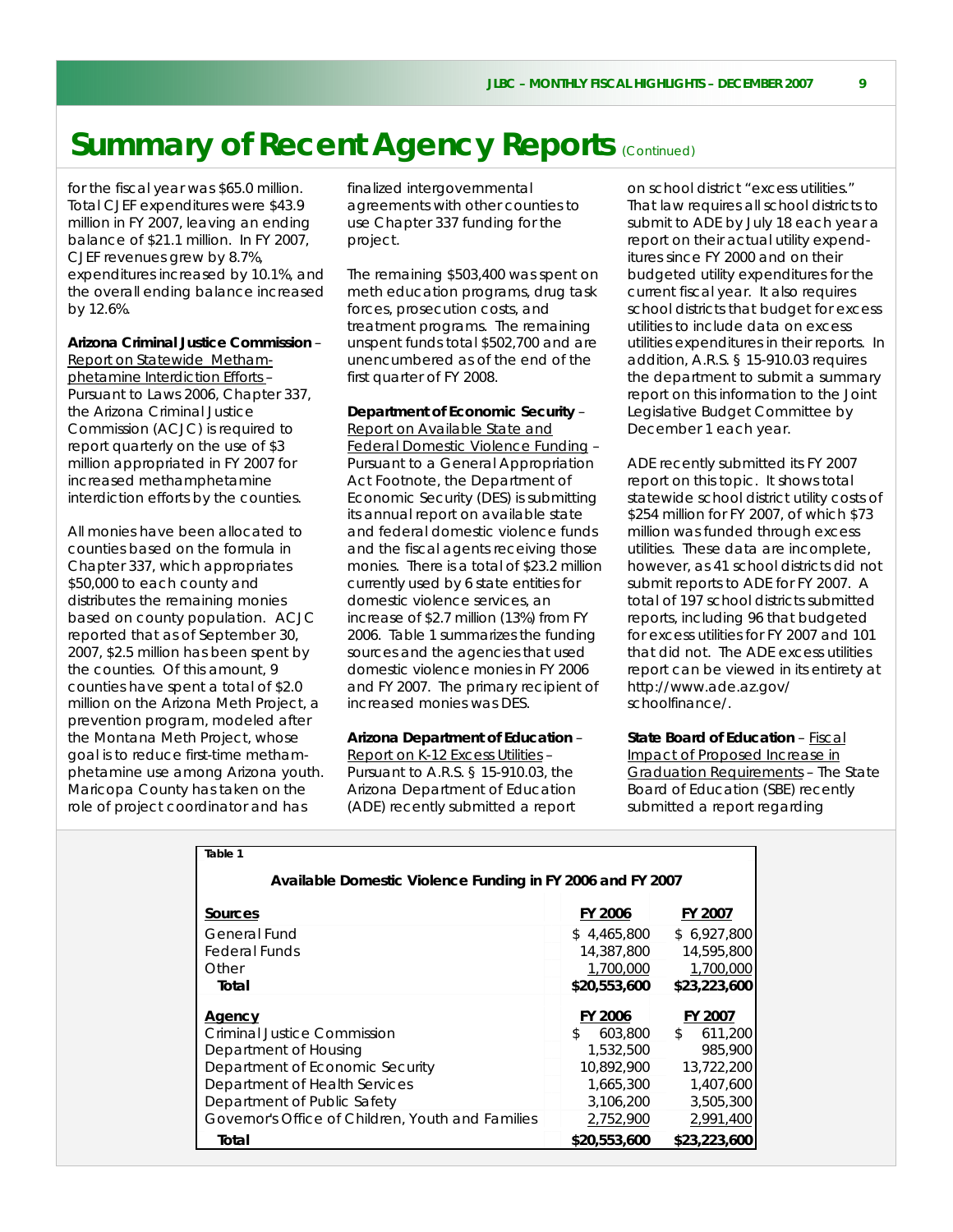increases in high school graduation requirements that it is currently proposing for mathematics, science and social studies. The report was submitted pursuant to A.R.S. § 15- 203(A)(13), which prohibits the SBE from adopting any changes to state graduation requirements that will increase state K-12 capital costs. It indicates that the SBE believes that the proposed changes would not affect K-12 capital costs.

Under the proposed changes, students in the Class of 2012 would need 3 credits of math and 3 credits of social studies in order to graduate. Starting with the Class of 2013, students would need 4 credits of math and 3 credits of science in order to graduate. These changes were approved by the SBE at its December 12 meeting.

The SBE acknowledges in the report that the School Facilities Board (SFB) is required to adopt rules establishing minimum adequacy guidelines for equipment needed to teach science courses, which might be expected to increase under the proposal. It notes, however, that current SFB rules allocate science facilities and equipment based on overall school district enrollments, rather than on the number of science credits that students need for graduation. Only the latter would change under the SBE's current proposal. The report also notes, based on survey data that it collected for this issue, that school districts currently are able to meet instructional requirements for science without having laboratory classrooms or equipment.

**State Board of Education** – Update on Math or Science Achievement Grant Program – The State Board of Education (SBE) recently notified the JLBC Staff that it will not be submitting at this time a statutorily-required report on the effectiveness of the Math or Science Achievement Grant Program, as the program is in its inaugural year and first-year grants have not yet been awarded. A.R.S. §

15-720.01(C) requires the SBE to submit a report annually by December 15 that evaluates the effectiveness of the program and compares the academic achievement of students participating in it to that of nonparticipants in comparable schools. SBE staff indicate that they are currently working to coordinate distribution of first-year grant monies with monies for similar initiatives.

The Math or Science Achievement Grant program was established by the K-12 Education Budget Reconciliation Bill (BRB) for FY 2008. Its purpose is to promote improved pupil programs achievement in math or science by providing supplemental funding for innovative programs pursuant to A.R.S. § 15-720.01(A).

**Department of Health Services** – Report on *Arnold v. Sarn* – Pursuant to a footnote in the FY 2008 General Appropriation Act, the Department of Health Services (DHS) has submitted a quarterly report to the Committee on the department's progress toward settling the *Arnold v. Sarn* lawsuit.

On October 16, 2007, a status hearing was held allowing parties involved in the case and the Court Monitor to comment on the transition of the Maricopa County Regional Behavioral Health Authority (RBHA) from ValueOptions to Magellan that occurred on September 1, 2007. DHS reports that the Court Monitor and the Plaintiffs agreed that the transition went well.

In October 2007, the Office of the Court Monitor began conducting its annual Case Review. Although the final report is not anticipated to be released until February 2008, the Court Monitor contacted DHS in the beginning of November 2007 alerting them to some pre-transition incidents that occurred involving service delivery disruption.

DHS' quarterly report also provided an update on the Good Shepherd Properties. The Superior Court had

previously ruled that seriously mentally ill (SMI) persons could not occupy more than 25% of the units in the Good Shepherd Properties. Over the past quarter, DHS decided that units in the Good Shepherd Properties not occupied by SMI individuals would be available for General Mental Health and Substance Abuse populations.

Along with the report, DHS submitted a matrix of obligations that DHS needs to complete before exiting the lawsuit. Of the 23 items that DHS was to complete by June 2007, DHS states they have completed 20 and are waiting for the Plaintiffs to agree with their assessment. DHS is regularly meeting with the Plaintiffs on this matter. The 3 items which DHS states they have not completed relate to the client's Individual Service Plans, developing functional clinical teams with enhanced clinical leadership, and ensuring that the RBHA develops proper standards. DHS' matrix does not indicate when DHS plans to meet these obligations.

#### **Department of Health Services** –

Report on Expenditures from the Health Crisis Fund – Pursuant to A.R.S. § 36-797, the Department of Health Services (DHS) is required to report expenditures from the Health Crisis Fund. The Health Crisis Fund receives up to \$1,000,000 annually from the Medically Needy Account of the Tobacco Tax and Health Care Fund. The Governor may declare a health crisis or a significant potential for a health crisis and authorize monies from the Health Crisis Fund for the emergency.

On December 18, 2007, the Governor signed Executive Order 2007-29 authorizing the transfer of \$100,000 from the Health Crisis Fund to DHS. The money will be used to educate providers and the public about the risks of syphilis, increase the number of Arizonans that are tested for syphilis and other sexually transmitted diseases, and control current syphilis outbreaks. According to the Executive Order, the number of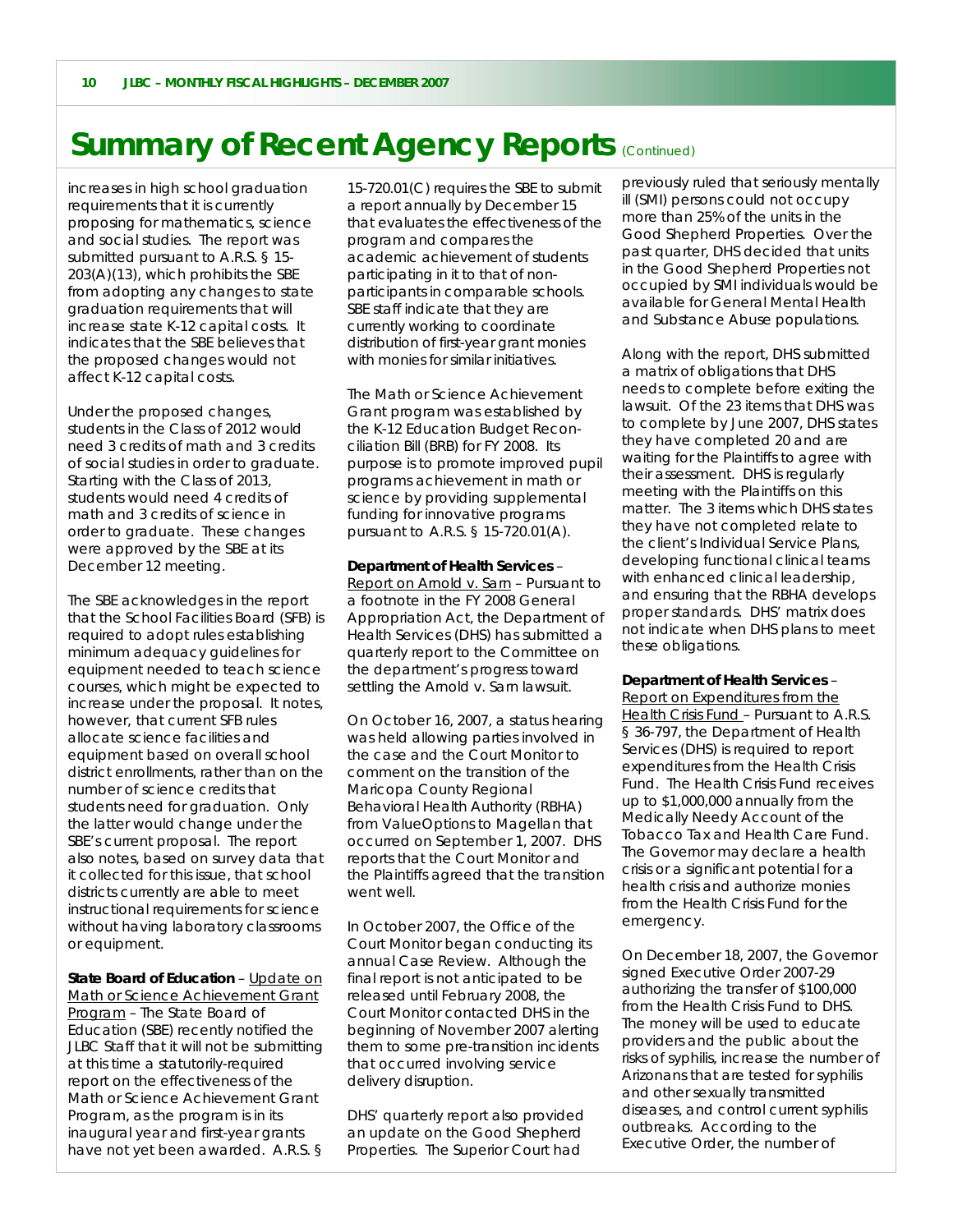syphilis outbreaks have increased in communities throughout Arizona, and there has been a 25-fold increase in syphilis cases in Maricopa County over the previous 6 months compared to the same time-period in 2000.

**Arizona Commission of Indian Affairs** –

Report on Uses of Monies in the Arizona Indian Town Hall Fund – Pursuant to A.R.S. § 41-545, the Arizona Commission of Indian Affairs is providing the annual Indian Town Hall Fund expenditure report for FY 2007. The fund receives monies collected or received at Indian Town Halls as fees for Commission administration. The purpose of the fund is to defray administrative costs related to Indian town halls. Statute limits expenditures from the fund to \$15,000 per fiscal year.

New fund revenues during the 27<sup>th</sup> Annual Indian Town Hall totaled \$1,910. As the Town Hall was held July 16 - 18, 2007, some revenues and expenditures will be reported in the FY 2008 annual report. This amount does not include the \$5,773 balance carried forward the prior year. For FY 2007, the commission had \$5,062 in disbursements.

**Judiciary** – Report on Probation Services – Pursuant to Laws 2007, Chapter 255, the Administrative Office of the Courts (AOC) is required to report to the JLBC on several probation items:

*Case Carrying and Non-Case Carrying Positions* –Adult Standard and Adult Intensive Probation maintained 237.75 and 133.5 case carrying positions, and 410.4 and 68.68 non-case carrying positions, respectively. Between 91.1% and 96.8% of these positions were filled.

Juvenile Standard and Juvenile Intensive Probation maintained 108.5 and 88.5 case carrying positions, and 394.37 and 41.78 non-case carrying positions, respectively. Between 87.7% and 92.8% of these positions were filled.

*Total Receipts and Expenditures* – Total spending from all funds for Adult Probation Services was \$127.6 million, including \$27.8 million of state funding.

Total spending from all funds for Juvenile Probation Services was \$156.8 million, including \$15.1 million of state funding.

*Retained Funding* – The AOC retained a total of \$7.7 million in FY 2007 to support local probation departments and the state level probation staff through training, certification, and research.

**State Mine Inspector** – Report on Abandoned Mines Safety Fund Expenditures and Contributions – The State Mine Inspector is required by A.R.S. § 27-131 to establish a program to locate, inventory, classify, and eliminate public safety hazards at abandoned mines; A.R.S. § 27-131 created the Abandoned Mines Safety (AMSF) to fund the program. The Mine Inspector must submit an annual report to JLBC on or before December 1 detailing the contributions to the AMSF and the expenditures by the fund during the preceding fiscal year.

The State Mine Inspector reported that Freeport-McMoran Copper & Gold, Inc., formerly Phelps Dodge, contributed \$50,000 to the Abandoned Mine Safety Fund in May 2007. There was no appropriation or other donations in FY 2007. Preliminary planning has been conducted on 35 projects covering 4 mine sites for FY 2008; however, no disbursements were made from AMSF in FY 2007.

#### **Arizona Radiation Regulatory Agency**

– Fee Increases to make the Radiation Regulatory Agency Self-Sufficient - Pursuant to Laws 2007, Chapter 255, the Radiation Regulatory Agency is required to submit a plan to increase fees to a level that would allow the agency to become self-supporting. The agency has proposed 4 options which are listed below:

- Option A Raise radioactive material license fees by 3.7 times the current rate, and enact legislation to allow Radiation Regulatory to retain fees, which would make the agency selffunding.
- Option B Raise radioactive material licenses to 4.07 times the current level, not to exceed 77.7% of the U.S. Nuclear Regulatory Commission fees, and make the agency into a 90-10.
- Option C The same as Option A except the state also signs an agreement with the U.S. Nuclear Regulatory Commission to transfer uranium milling and leacheate authority to Arizona.
- Option D The same as Option C except the agency would become a 90-10.

All of these options would require statutory changes and would provide \$264,000 in additional revenue above the current appropriated levels to help address difficulties in the retention of qualified individuals and the low number of staff relative to the agency's current responsibilities. Options C and D would also provide a further revenue gain of \$275,000 for the transfer of the uranium milling and leacheate authority to Arizona from the U.S. Nuclear Regulatory Commission.

All options would allow for the revertment of the Radiation Regulatory Agency's FY 2009 General Fund appropriation of \$1.6 million. Currently, approximately \$1.1 million in fees are estimated to be collected in FY 2009. As a result, the 4 options result in a net benefit to the General Fund of at least \$567,000. This gain to the General Fund would be about \$800,000 under Options B and D, where the agency is transformed into a 90-10.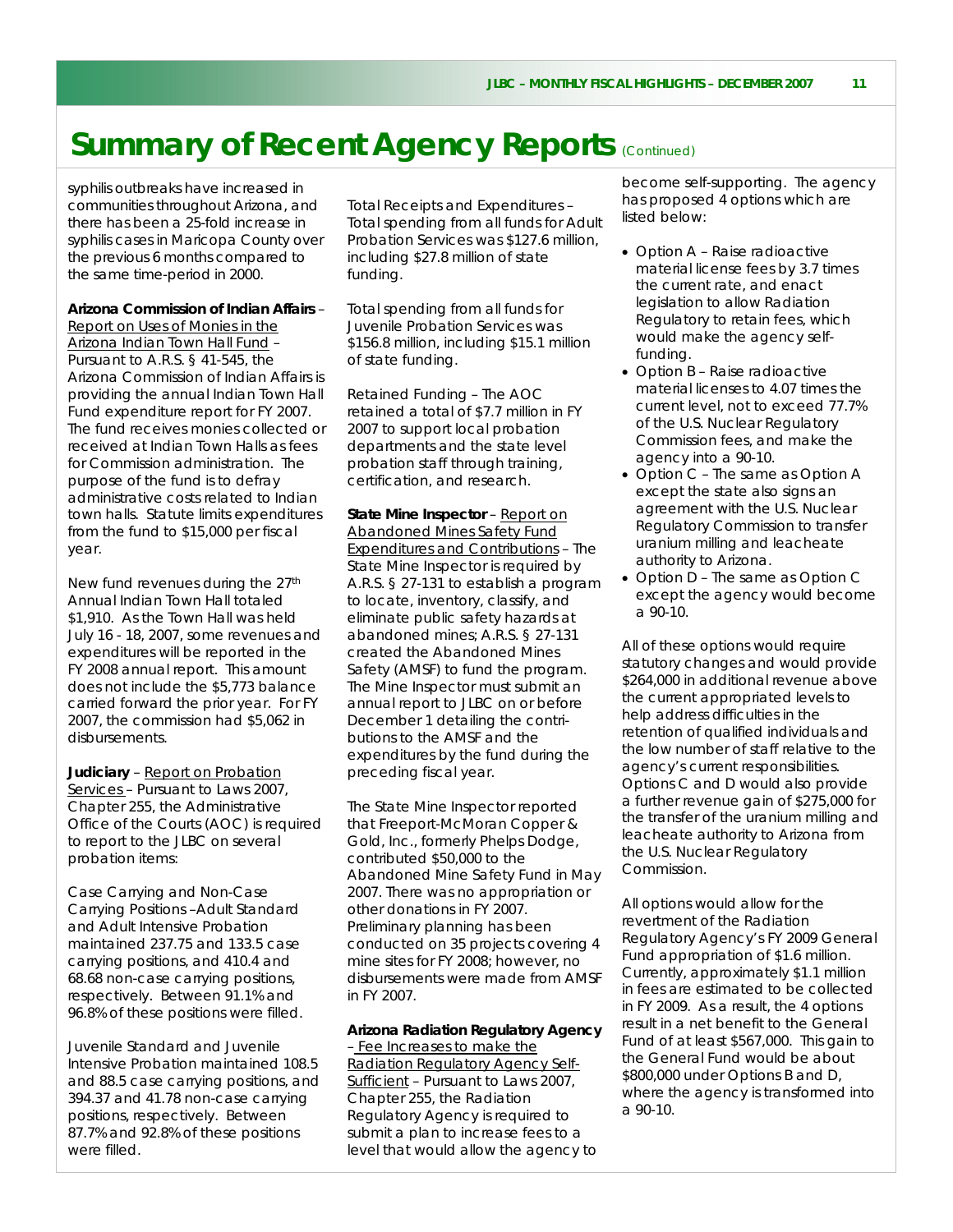**School Facilities Board** – Report on Funding Estimates – Pursuant to A.R.S. § 15-2002, the School Facilities Board (SFB) is required to report the estimated amounts necessary in FY 2009 for the New School Facilities, Building Renewal, and Emergency Deficiencies Correction Programs. The board is also reporting the estimated amounts necessary for these programs for FY 2010.

In FY 2009, SFB estimates a total funding requirement of \$676.5 million, including \$460.0 million for the New School Facilities Program and \$216.5 million for the Building Renewal Program. The Building Renewal amount is based on the current statutory formula.

For FY 2010, the board estimates it will need funding in the amount of \$732.2 million. Of this total, \$494.0 million is for the New School Facilities Program and \$238.2 million is for the Building Renewal Program. SFB did not request to transfer any monies from the New School Facilities Fund to the Emergency Deficiencies Correction Fund in FY 2009 or FY 2010 due to a sufficient cash balance.

#### **Arizona Department of Transportation**

– Quarterly Report on Motor Vehicle Division Wait Times – A FY 2008 General Appropriation Act footnote requires the Arizona Department of Transportation (ADOT) to report to the Legislature quarterly on customer wait times in Motor Vehicle Division (MVD) field offices and vehicle registration renewal by mail turnaround times. Customer wait time from receiving a ticket until arriving at the counter decreased from 14.3 minutes in the 4<sup>th</sup> quarter of FY 2007 to 14 minutes in the 1<sup>st</sup> quarter of FY 2008. Customer wait times in metropolitan areas ranged from just under 5 minutes in the Mesa East office to more than 24 minutes in the Central Phoenix office.

For FY 2008, the footnote also required ADOT to report the amount of time it takes to receive a

numbered ticket. ADOT reports that they have been unable to reliably document the wait time to get a numbered ticket from an MVD employee, despite trying several different methods.

In the metropolitan areas, including all of Maricopa County, Apache Junction, Tucson and Flagstaff, MVD field offices handled 1.15 million transactions, or 57.5%, of the total 2 million transactions in the 1st quarter of FY 2008, and third parties handled 851,200 transactions, or 42.5%. Total transactions include both primary transactions (driver licenses, titles, and vehicle registrations) and secondary transactions (all others). In the nonmetropolitan areas, MVD field offices handled 432,700 transactions, or 94.1%, of the total 460,000 transactions in the 1st quarter of FY 2008, and third parties handled 27,300 transactions, or 5.9%.

**Arizona Board of Regents/Arizona Community Colleges** – Report on Articulation and Transfer for Arizona Public Postsecondary Education – Pursuant to A.R.S. § 15-1824, the Arizona Board of Regents and the community colleges are required to submit an annual report of their progress on both articulation and meeting statewide postsecondary education needs by December 15.

In response to this mandate, both the universities and the community colleges continue to move toward the goal of seamless course transfer and statewide access to higher education.

This year's progress in implementing the transfer model and support systems include:

- The percentage of students transferring from a community college to one of the 3 state universities has increased 300% in 6 years, from 12% in 2002 to 36% in 2007.
- An external evaluation of the

transfer articulation system found that students who complete the Arizona General Education Curriculum (AGEC) at a community college are more successful when they transfer to a university than other transfer students with respect to retention, graduation rates, and credits completed at graduation. AGEC satisfies lower division general education requirements at the universities.

• The evaluation also found that over a 5-year period, the number of credits completed for a baccalaureate degree by transfer students dropped by an average of 12 credits, the equivalent of one semester of course work.

#### **Arizona Board of Regents –**

Mathematics, Science, and Special Education Teacher Loan Forgiveness Program – Pursuant to A.R.S. § 15- 1782, the Arizona Board of Regents (ABOR) recently reported on the progress of the Mathematics, Science, and Special Education Teacher Loan Forgiveness Program. The program allows ABOR to grant up to 5-year loans to eligible in-state students pursuing a teaching degree in mathematics, science, and special education at a public state university and who agree to a service commitment to teach in a public school. If a student fulfills the loan's service requirement, the loan may be forgiven.

In September 2007, ABOR adopted policies for screening applicants based on ability, character, and financial need. Ability is measured by students' progress toward degree and coursework completed. Character is measured by their list of activities and their letter of recommendation. Financial need is verified by their financial aid office.

ABOR has notified 76 qualified applicants that they are eligible to participate in the program beginning in spring 2008. Only one applicant was ineligible to participate due to academic probation. Arizona State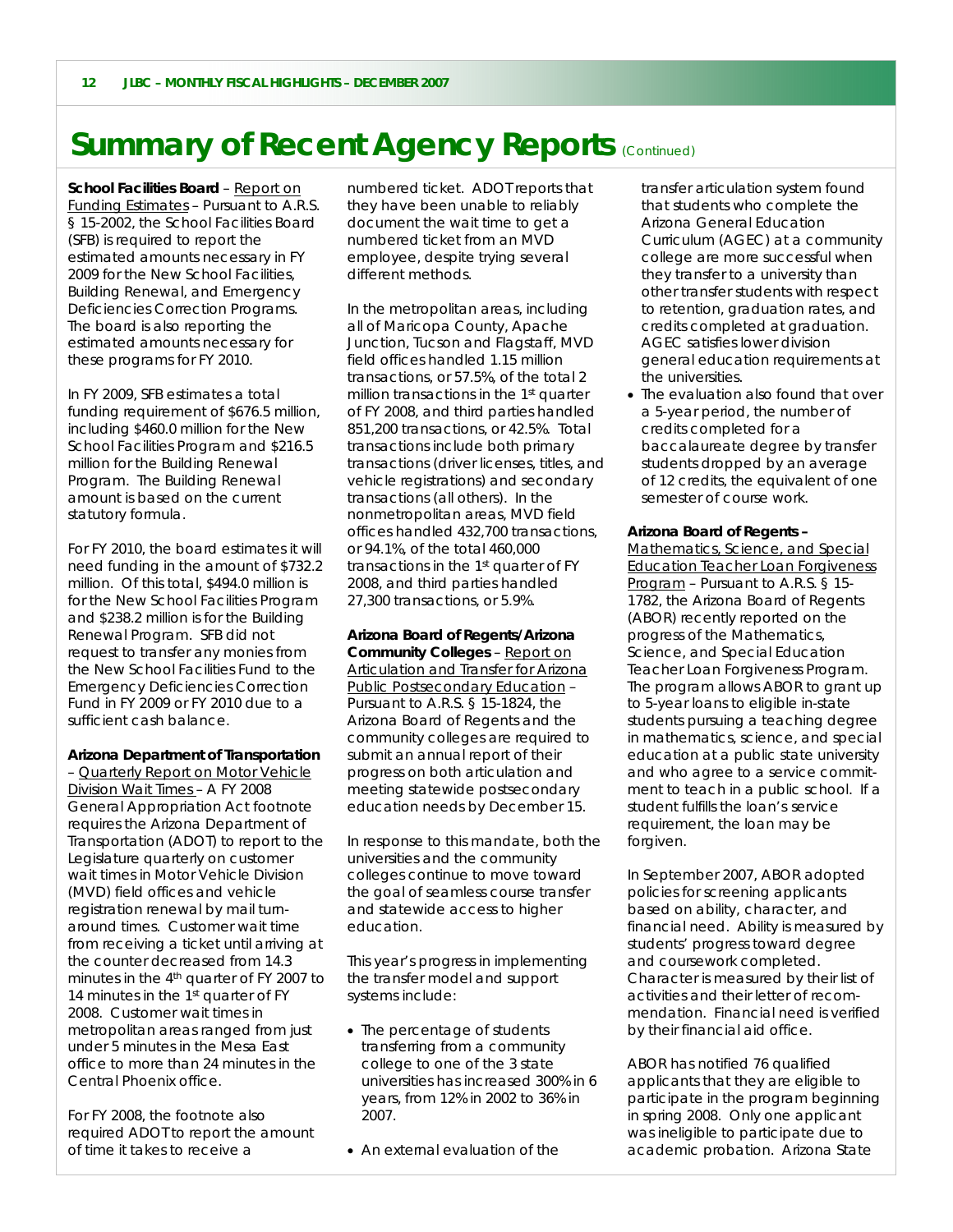University has the largest share of eligible applicants with 47 students, while Northern Arizona University has 21 eligible applicants and the University of Arizona has 8.

Statute also requires ABOR to report the name of the school at which each loan recipient is employed, loan forgiveness information and teacher retention data. However, this information was not reported because the program is not scheduled to begin until spring 2008.

**Arizona Board of Regents** – Student Retention Report – Pursuant to Laws 2007, Chapter 255, the Arizona Board of Regents (ABOR) is providing a student retention report. In FY 2008, the 3 state universities were appropriated \$29,800,000 to improve student and faculty retention at their respective institutions.

Arizona State University (ASU) reports 2,189 existing FTE Positions supporting student retention in FY 2007 and has hired 136 additional FTE Positions for student retention efforts in FY 2008. The university reports that the retention rate for freshman who entered the Tempe campus in fall 2006 is expected to be 77% in FY 2008. The retention rate for sophomores is expected to be 83%. ASU received \$15.1 million of the total student retention appropriation and has allocated this amount to the following retention activities:

- \$1.4 million for academic advisors;
- \$1.6 million for tutoring and other student support services;
- \$0.2 million for increased Faculty Associate and Teaching Assistant stipends;
- \$7.5 million for additional faculty;
- \$3.6 million for an eAdvisor online degree tracking system for students and other learning technology;
- \$0.8 million on other activities.

Northern Arizona University (NAU) did not report existing FTE Positions dedicated to student retention in FY 2007 and the totality of additional FTE Positions hired in FY 2008 for student retention efforts, as required by Laws 2007, Chapter 255. The university reports that the retention rate for freshman was 71% in FY 2007 and is estimated to be 73% in FY 2008. The retention rate for sophomores was 61% in FY 2007 and is expected to be 63% in FY 2008. NAU received \$4.7 million of the total student retention appropriation and has allocated this amount to the following retention activities:

- \$2.2 million for additional faculty to provide smaller class sizes for freshman;
- \$1.5 million for academic advisors, software, and educational support programming;
- \$1.0 million for high cost or high growth academic programs.

The University of Arizona (UA) reports 472.9 existing FTE Positions dedicated to student retention in FY 2007 and has hired 111 additional FTE Positions for student retention efforts in FY 2008. The university reports that the retention rate for freshman who entered in fall 2006 is expected to be 80% in FY 2008. The retention rate for sophomores who began in fall 2005 is 87%. UA received \$10.0 million of the total student retention appropriation and has allocated this amount to the following retention activities:

- \$7.1 million for Teaching Assistant and Faculty stipends;
- \$1.3 million for instructional faculty;
- \$1.0 million for outreach to outlying communities and for high demand academic areas;
- \$0.6 million for various student support activities, such as tutoring, counseling, academic advisors, and teaching teams;